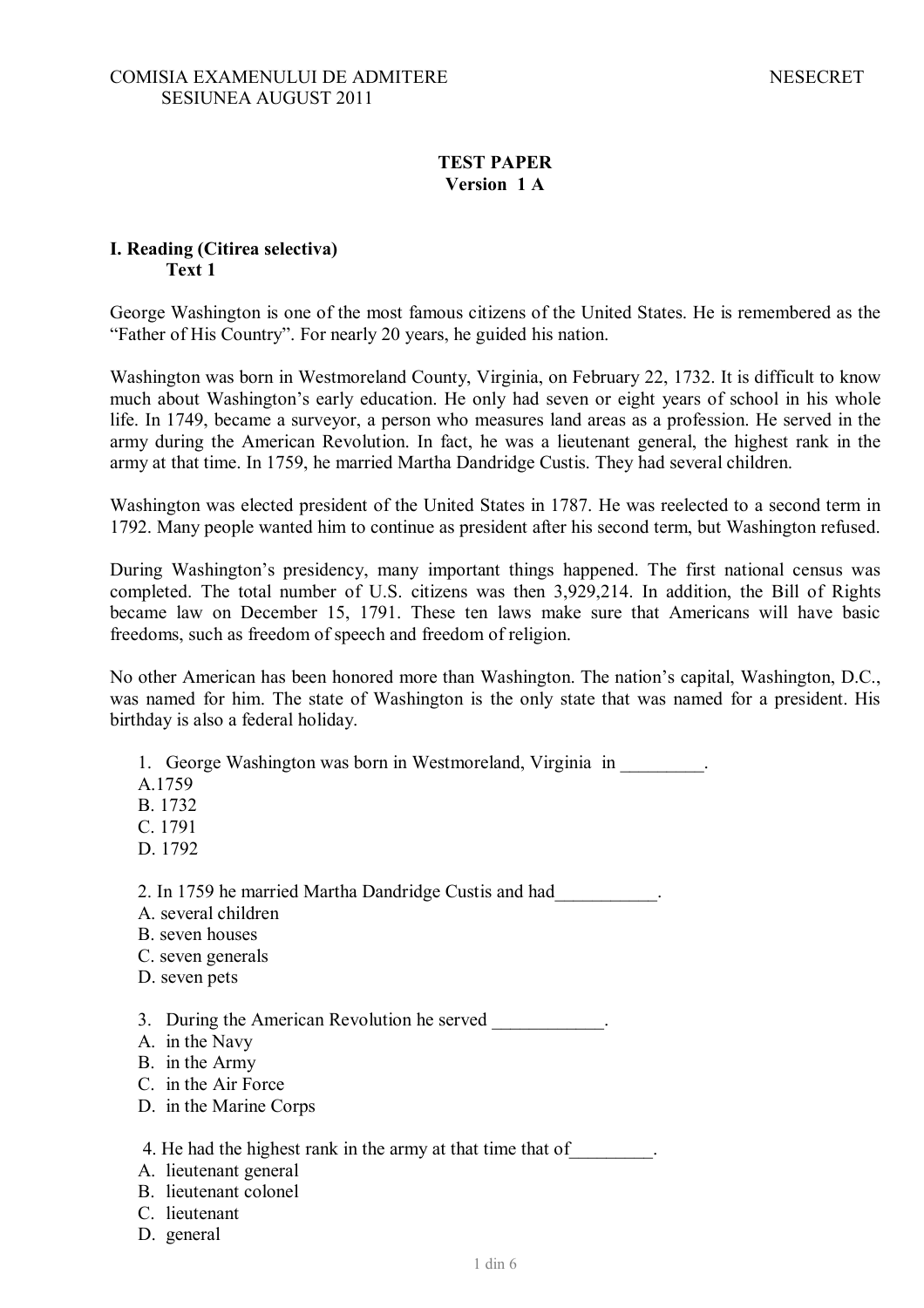5. Washington was elected president of the United States in\_\_\_\_\_\_\_\_\_\_\_.

- A. 1787
- B. 1791
- C. 1777
- D. 1732

6. In 1792 George Washington \_\_\_\_\_\_\_\_\_\_\_\_.

- A. died
- B was reelected
- C. retired
- D. spoke to his people
- 7. Washington is remembered as  $\qquad \qquad$ .
- A. the most powerful businessman of all times
- B. the "Father of His Country"
- C. lieutenant general
- D. the father of American Revolution
- 8. The Bill of Rights became law
- A. on December 15, 1791
- B. on December 16, 1791
- C. on February 22, 1732
- D. on February 22, 1733
- 9. The capital of the U.S. is
- A. New York
- B. San Antonio
- C. Washington, D.C.
- D. London
- 10. February 22, Washington's birth date is  $\qquad \qquad$
- A. a federal holiday
- B. not celebrated anymore
- C. also the date when his son was born
- D. an ordinary day

# Text 2 (Citirea cu atentie)

From 1254 to 1868, Japan was effectively ruled not by the emperor, but by strong military leaders called shoguns. Each shogun was served by a powerful brotherhood of warriors called samurai. The samurai had a very strict code of honor called the Bushido (the way of the warrior). If they were dishonored, samurai were expected to commit hara-kiri (suicide) – usually by falling on to their long, curved steel swords.

- 11. Between 1254-1868, Japan was effectively ruled by
- A. shoguns
- B. the emperor
- C. samurai
- D. Bushido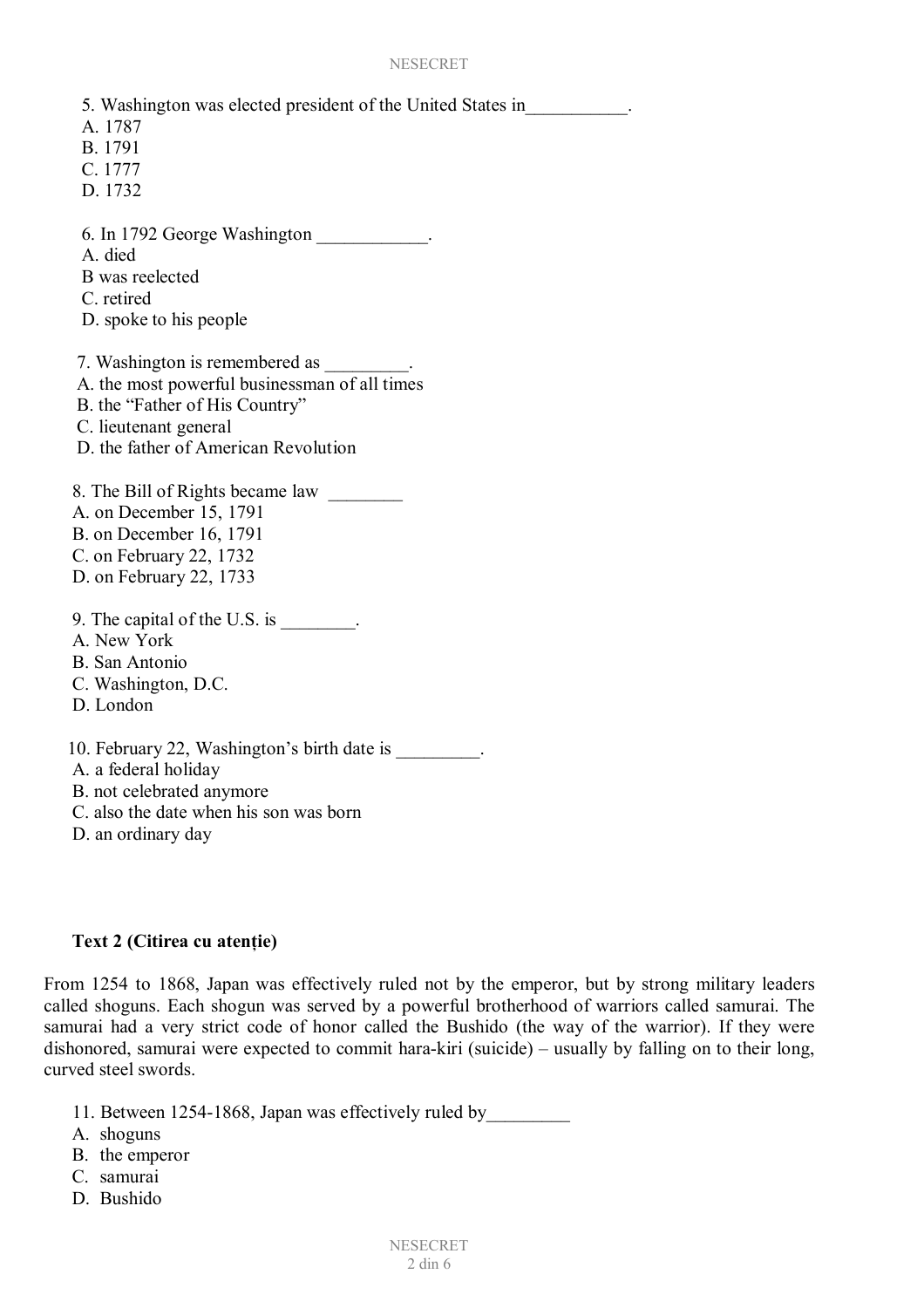- 12. Shoguns were
- A. peasants
- B. strong military leaders
- C. locksmiths
- D. miners
- 13. Each shogun was served by \_\_\_\_\_\_\_\_\_\_.
- A. a powerful brotherhood of warriors
- B. dishonored samurai
- C. the government
- D. the emperor
- 14. Samurai's code of honor was called\_\_\_\_\_\_\_\_\_\_\_\_
- A. Bushitto
- B. Bushido
- C. Shoguns
- D. Shogun

15. When dishonored, samurai were expected

- A. to leave the country
- B. to work extra hours
- C. to kill themselves
- D. to fall in love

#### **II Grammar . Select the best answer a, b, c or d:**

- 16. While he was learning to drive he\_\_\_\_\_\_\_\_\_ 15 accidents.
- A. had
- B. hading
- C. are have
- D. have
- 17. Tom isn't working, \_\_\_\_\_\_\_?
- A. do he
- B. are he
- C. is he
- D. doesn't he

18. Harry Potter is a very character.

- A. fame
- B. famously
- C. famouslly
- D. famous

19. As soon as the holidays begin this beach \_\_\_\_\_\_\_\_\_\_ very crowded.

- A. will become
- B. became
- C. would have become
- D. becomed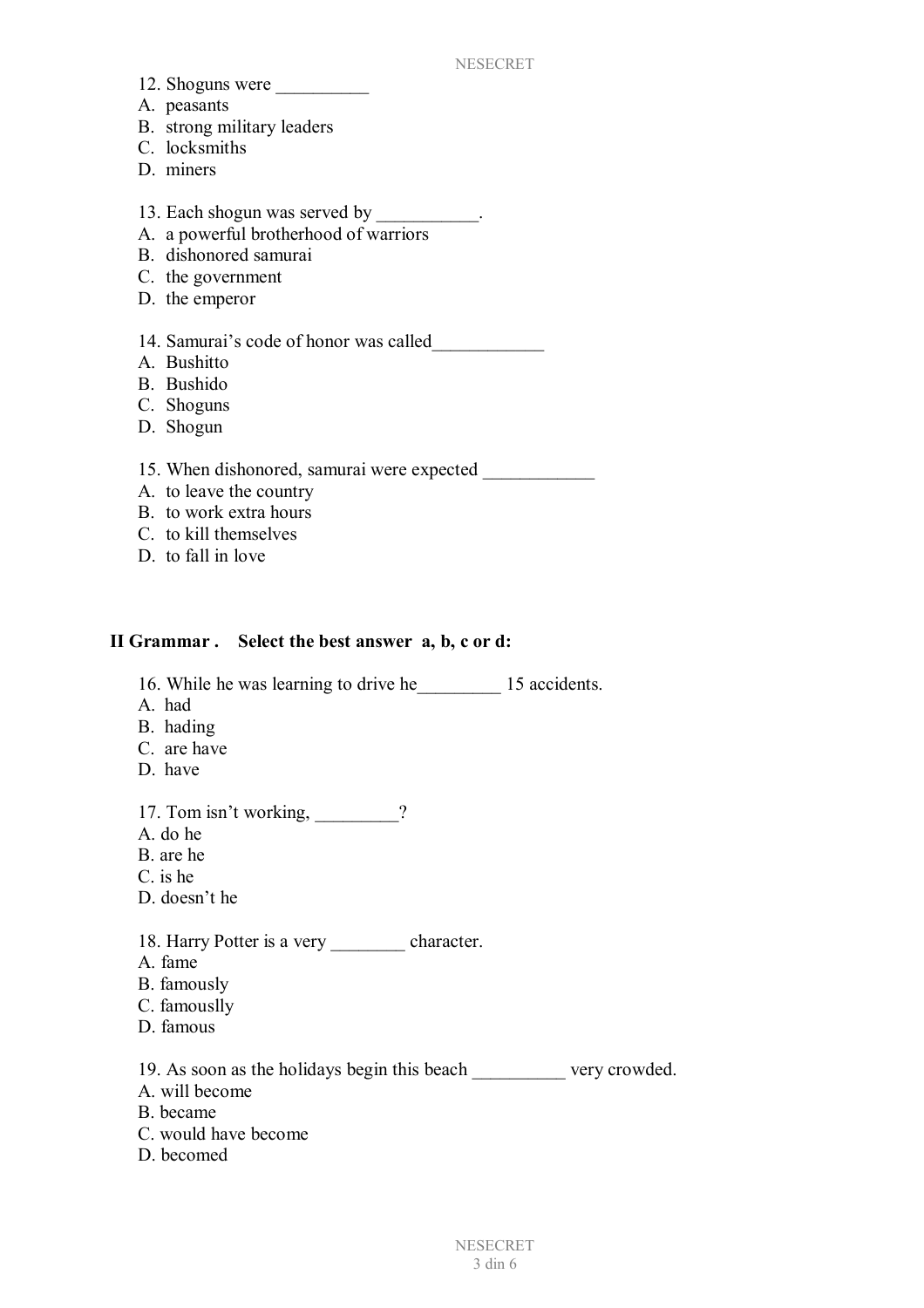20. Jane and Tommy on the phone for 20 minutes.

- A. have been speaking
- B. speak
- C. speaks
- D. spoke
- 21. If he the house, will he buy it?
- A. liking
- B. likes
- C. like
- D. has been liking

# 22.

- A. Where are the children going?
- B. Where are the childrens going?
- C. Where is the children go?
- D. Where is childrens gone?
- 23. "Get out of my way," he said.
- A. He told me to get out of his way.
- B. He told me not to get out of his way.
- C. He tould me of his way get out to.
- D. He told me to get out of my way.
- 24. Jack and Tom play football \_\_\_\_\_\_\_\_.
- A. now
- B. every weekend
- C. usually
- D. since
- 25. Have you seen Paul's garden?
- A. Yes, I was.
- B. Yes, I am
- C. Yes, I have.
- D. Yes, I do.

# **III. Vocabulary Select the best answer a, b, c or d:**

- 26. What's your name?
- A. Let's go fishing. It's a nice day today.
- B. I'm fine, thanks.
- C. John Smith. My name's John Smith.
- D. Sally works in a shoe factory.
- 27. Europe is a
- A. country
- B. village
- C. county
- D. continent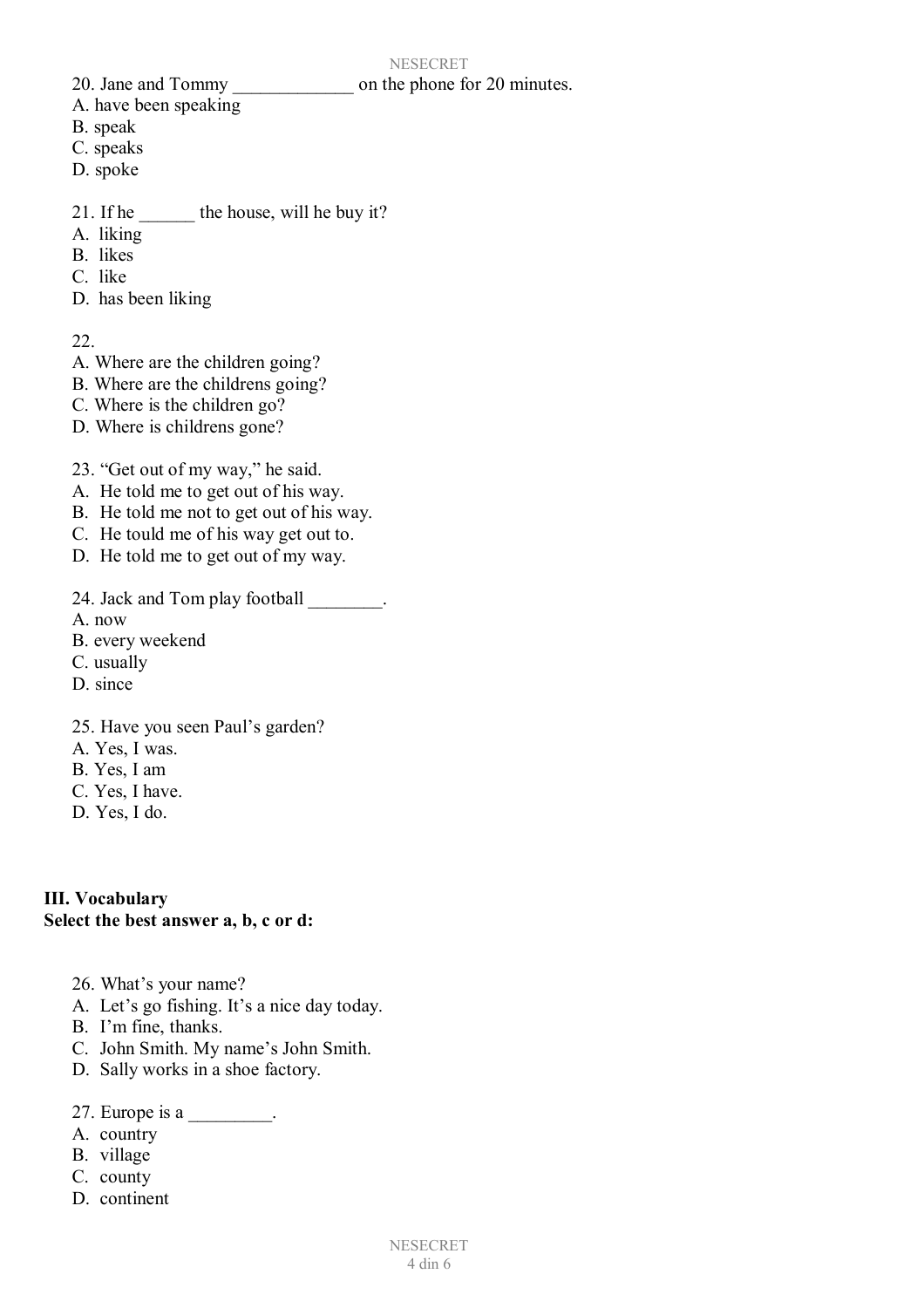- 28. Where would you like to go shopping?
- A. I don't know. What is it about?
- B. What about Sue and Roy? We haven't seen them in a while.
- C. Let's go to the mall.
- D. Yes, I'd like to serve my country.
- 29. Some show both Fahrenheit and Celsius.
- A. temperatures
- B. thermometers
- C. directions
- D. articles

#### 30. The doctor told Bob to give up smoking.

- A. ignore
- B. have
- C. quit
- D. design

#### 31. When Col. Jenkins came in, everybody stood up.

- A. left
- B. refused
- C. entered
- D. went out
- 32. Have you applied for visas yet?
- A. I'll graduate in August.
- B. I don't think we'll need a visa.
- C. She'll come home soon.
- D. Well, I'd like to go somewhere really special.
- 33. The Boeing 747, one of the largest airplanes, can carry up to 450 passengers.
- A. documents
- B. people
- C. dictionaries
- D. alligators
- 34. A lemon has a distinct smell.
- A. unique
- B. strong
- C. weak
- D. sweet

35. He didn't talk to Cpt. Waters because the line was \_\_\_\_\_\_\_\_\_\_.

- A. local
- B. cheap
- C. phone
- D. busy